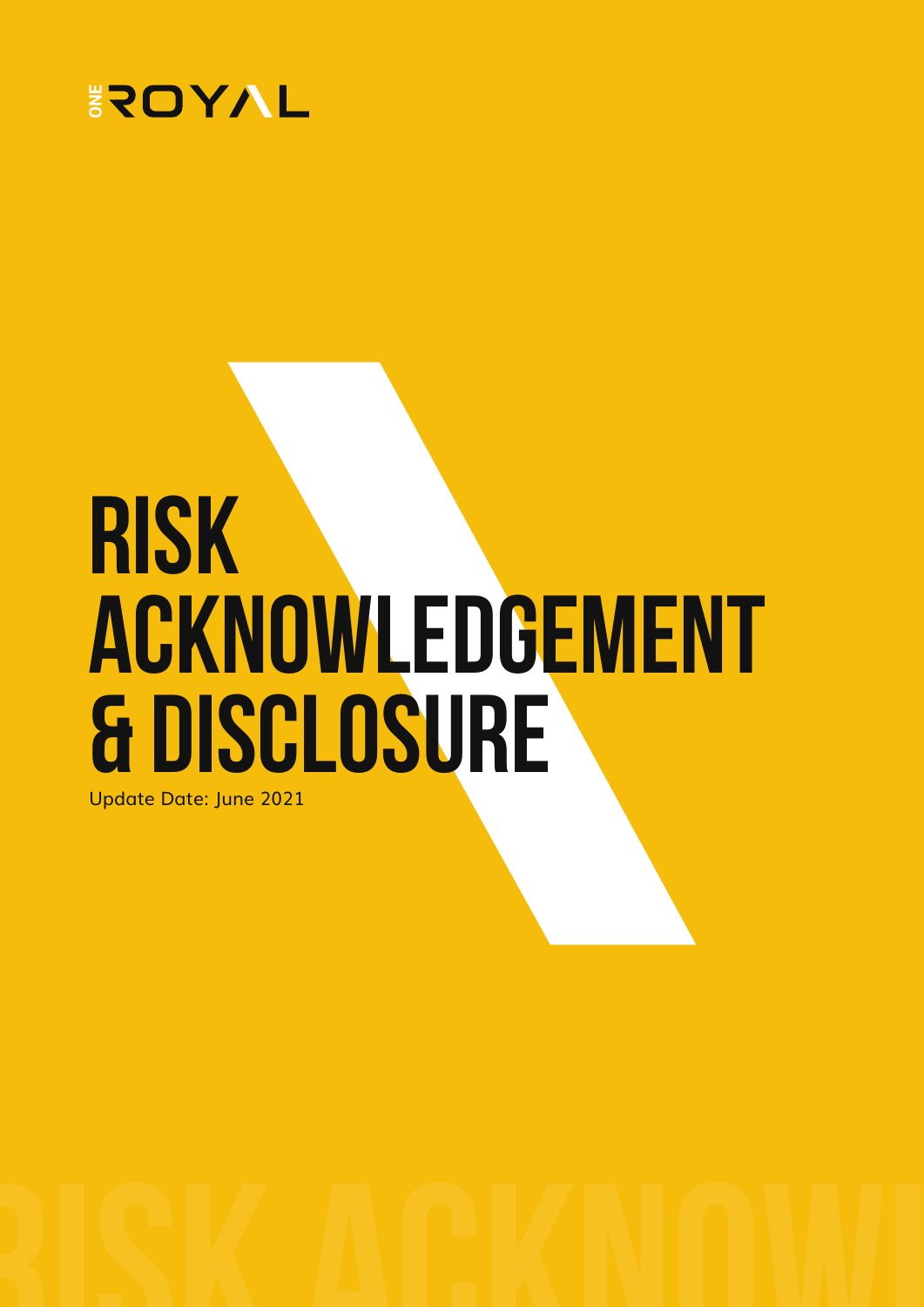# **AYOTS**

# **TABLE OF CONTENT**

| <b>INTRODUCTION</b>                                                 | 03 |
|---------------------------------------------------------------------|----|
| SCOPE OF THE POLICY                                                 | 03 |
| 1. RISK WARNING                                                     | 03 |
| 2. ACKNOWLEDGEMENT                                                  | 04 |
| 3. RISK WARNING NOTICE FOR FOREIGN EXCHANGE AND DERIVATIVE PRODUCTS | 05 |
| 4. RISK WARNING NOTICE FOR CFDs ON CRYPTOCURRENCIES                 | 10 |
| 5. RISKS BEYOND THE CONTROL OF THE COMPANY                          | 11 |
| 6. THIRD-PARTY RISK                                                 | 11 |
| <b>GENERAL NOTICE</b>                                               | 12 |
|                                                                     |    |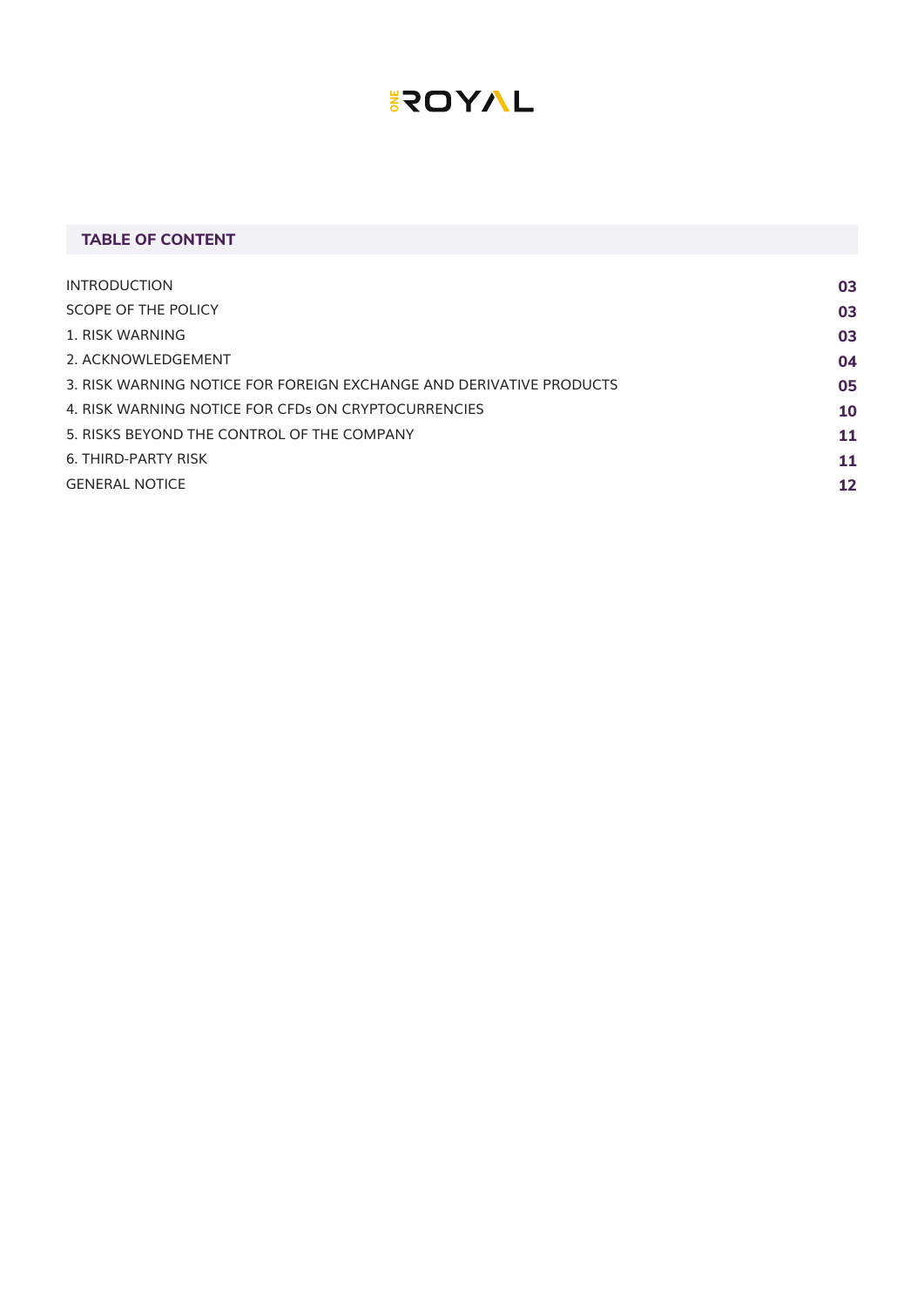

This notice is provided to you in accordance with Cyprus Law 87(I) of 2017, as amended.

# **INTRODUCTION**

**Royal Financial Trading (Cy)** (hereinafter "the Company"), is registered under Cyprus Company Law with registration number HE349061. The Company is authorized and regulated as a Cyprus Investment Firm (CIF) by the Cyprus Securities and Exchange Commission (CySEC), License Number 312/16, under the Investment Services and Activities and Regulated Markets Law of 2017 (Law 87(I)/2017) ("the Law"), as amended from time to time, and subject to CySEC Laws and Regulations. The Company's head office is located at John Kennedy St, Kanika Complex, Iris House, 3rd Floor, Office 340, 3106 Limassol, Cyprus.

The Company is operating under Directive 2014/65/EU of the European Parliament and of the Council of 15 May 2014 on Markets in financial instruments and amending Directive 2002/92/EC and Directive 2011/61/EU (the "Markets in Financial Instruments Directive 2014/65/EU)" or "MiFID II") and amending Directive 2002/92/EC and Directive 2011/61/ EU, as last amended by Directive (EU) 2016/1034 of the European Parliament and of the Council, of 23 June 2016 and under Regulation (EU) No 600/2014 of the European Parliament and the Council of 15 May 2014 on markets in financial instruments and amending Regulation (EU) No 648/2012 (the "MiFIR") which was implemented in Cyprus by the Investment Services and Activities and Regulated Markets Law of 2017 (Law 87(l)/2017), which provide for the provision of Investment Services, the exercise of Investment Activities, the operation of Regulated Markets and other related matters (the "Investment Services and Activities and Regulated Markets Law"), as the same may be modified and amended from time to time.

#### **SCOPE OF THE POLICY**

The Risk Acknowledgement and Disclosure document is provided to the Client in accordance with the Law. The Notice is designed to explain, in general terms, the nature of the risks involved when dealing with Financial Instruments on a fair and non-misleading basis but does not disclose or explain all of the risks and aspects involved in dealing with Financial Instruments. This Notice forms an integral part of the Service Agreement between the Client and the Company.

#### **1. RISK WARNING**

1.1. All prospective Clients should read carefully the following risk warnings contained in this document. However, it is noted that this document cannot and does not disclose or explain all of the risks and other significant aspects involved in dealing with Financial Instruments (including derivative financial instruments such as CFDs). The notice was designed to explain, in general terms, the nature of the risks involved when dealing with Financial Instruments on a fair and nonmisleading basis.

The Client should not engage in any investment, directly or indirectly, involving Financial Instruments unless he knows and understands the risks involved for each of the Financial Instruments. The Company will not provide the Client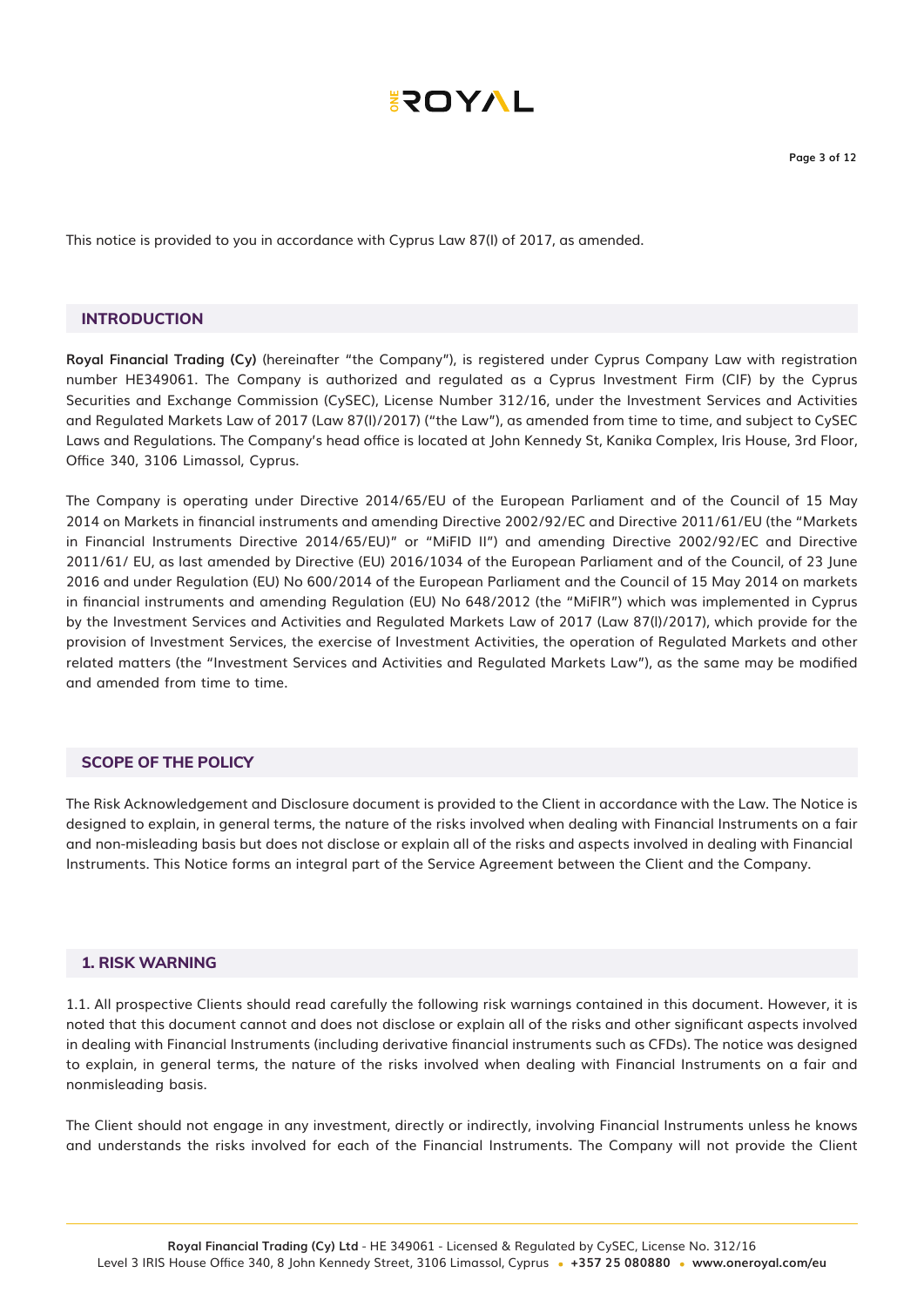

with any investment advice relating to investments or possible transactions in investments or in Financial Instruments or make investment recommendations of any kind. So, prior to applying for a trading account with the Company, or making an order, the Client should consider carefully whether investing in a specific Financial Instrument is suitable for him in the light of his circumstances and financial resources. If the Client does not understand the risks involved, he should seek advice and consultation from an independent financial advisor. If the Client still does not understand the risks involved in trading any Financial Instruments, he should not trade at all.

The Client should acknowledge that he runs a great risk of incurring losses and damages as a result of the purchase and/or sale of any Financial Instrument and accepts that he is willing to undertake this risk. 86.67% of retail investor accounts lose money when trading CFDs.

All words and expressions defined in the Operative Agreements shall, unless the context requires otherwise, have the same meaning in this document.

# **2. ACKNOWLEDGEMENT**

# **Technical risk**

2.1. The Client shall be responsible for the risks of financial losses caused by the failure of information, communication, electronic and other systems. Any system failure may result in the failure of the order being executed according to his instructions or being executed at all. The Company does not accept any liability in the case of such a failure.

2.2. While trading via the Client Terminal, the Client shall be responsible for the risks of financial losses caused by:

- (a) Client's or Company's hardware or software failure, malfunction or misuse;
- (b) poor Internet connection either on the side of the Client or the Company or both, or interruptions, transmission blackouts, public electricity network failures, hacker attacks or overload of connection;
- (c) the wrong settings in the Client Terminal;
- (d) delayed Client Terminal updates;
- (e) the Client disregarding the applicable rules described in the Client Terminal user guide and the Company's Website.

2.3. The Client acknowledges that, at times of excessive deal flow, the Client may have some difficulties connecting with a Dealer over the telephone, especially in a Volatile Market (for example, when key macroeconomic indicators are released).

### **Abnormal market conditions**

2.4. The Client acknowledges that, under Abnormal Market Conditions, Instructions and Requests for execution may be extended.

# **Client Terminal**

2.5. The Client acknowledges that only one Request or Instruction is allowed to be in the queue at a time. Once the Client has sent a Request or an Instruction, any further Requests or Instructions sent by the Client will be ignored and the "Order is locked" status will appear until the first Request or Instruction is executed.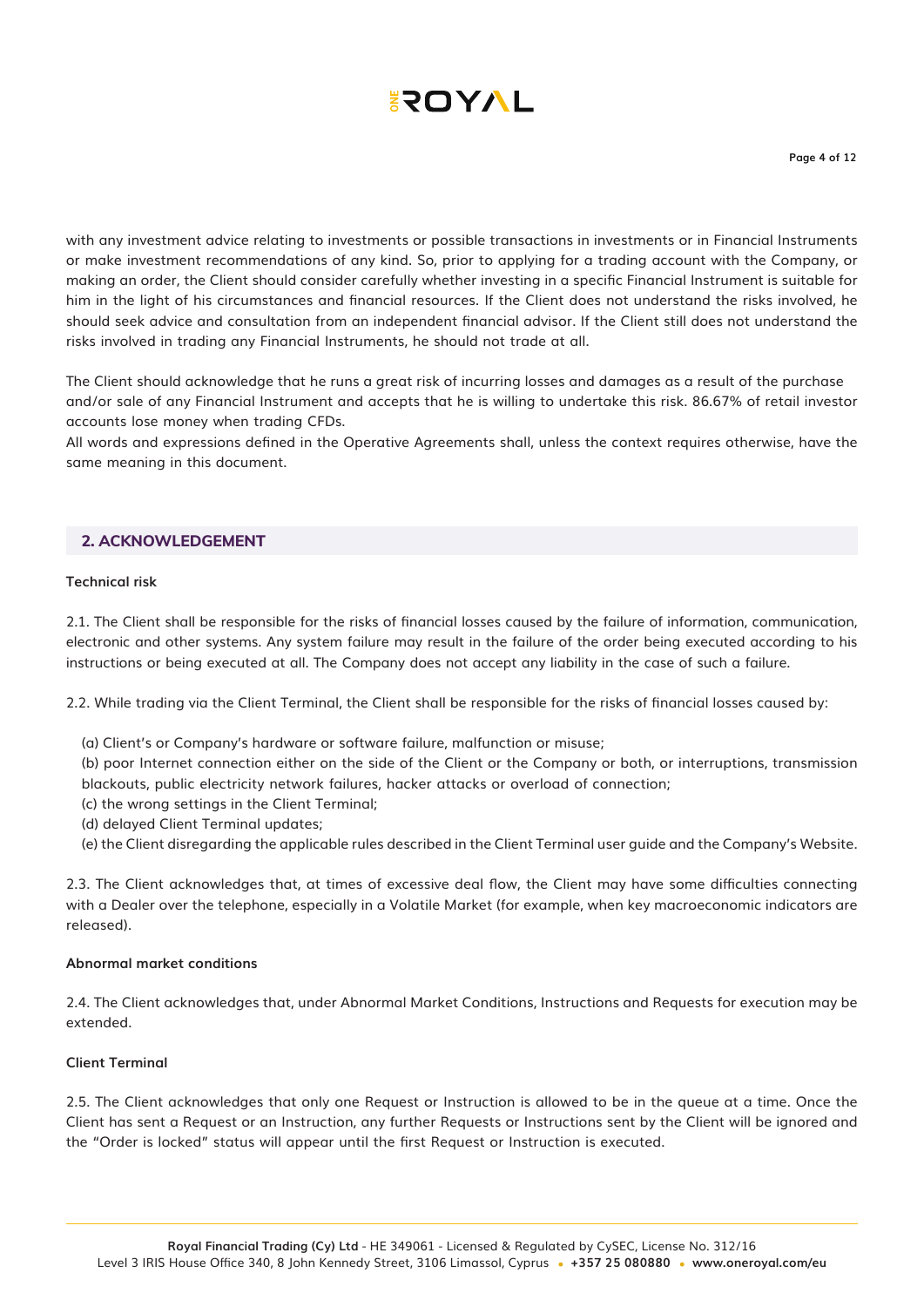

2.6. The Client acknowledges that the only reliable source of Quotes Flow information is that of the real/live Server's Quotes Base. The Quotes Base in the Client Terminal is not a reliable source of Quotes Flow information because the connection between the Client Terminal and the Server may be disrupted at some point and some of the Quotes simply may not reach the Client Terminal.

2.7. The Client acknowledges that when the Client closes the order placing/modifying/deleting window or the position opening/closing window, the Instruction or Request, which has been sent to the Server, shall not be cancelled.

2.8. In case the Client has not received the result of the execution of a previously-sent Instruction but decides to repeat the Instruction, the Client shall accept the risk of making two Transactions instead of one.

2.9. The Client acknowledges that if the Pending Order has already been executed but the Client sends the Instruction to modify its level and the levels of If-Done Orders at the same time, the only Instruction, which will be executed, is the Instruction to modify Stop Loss and/or Take Profit levels on the position opened when the Pending Order triggered. Communication

2.10. The Client shall accept the risk of any financial losses caused by the fact that the Client has received with delay, or has not received at all, any notice from the Company.

2.11. The Client acknowledges that the unencrypted information transmitted by email is not protected from any unauthorized access.

2.12. The Client is fully responsible for the risks in respect of undelivered Client Terminal internal mail messages sent by the Company to the Client for they are automatically deleted within three (3) calendar days.

2.13. The Client is wholly responsible for the privacy of the information received from the Company and accepts the risk of any financial losses caused by the unauthorized access of a third party to the Client's Trading Account.

2.14. The Company assumes no responsibility if authorized third persons have access to information, including electronic addresses, electronic communication and personal data, or access data that are transmitted between the Company or any other party using the internet or other network communication facilities, telephone or any other electronic means. Force Majeure Event

2.15. In case of a Force Majeure Event the Client shall accept the risk of financial losses.

# **3. RISK WARNING NOTICE FOR FOREIGN EXCHANGE AND DERIVATIVE PRODUCTS**

This notice cannot disclose all the risks and other significant aspects of foreign exchange and derivative products such as Contracts for Differences. You should not deal in such products unless you understand their nature and the extent of your exposure to risk. You should also be satisfied that the product is suitable for you in light of your circumstances and financial position. Certain strategies, such as a "spread" position or a "straddle", may be as risky as a simple Long or Short position.

Although Forex and derivative instruments can be utilized for the management of investment risk, some of these products are unsuitable for many investors. You should not engage in any dealings, directly or indirectly, with derivative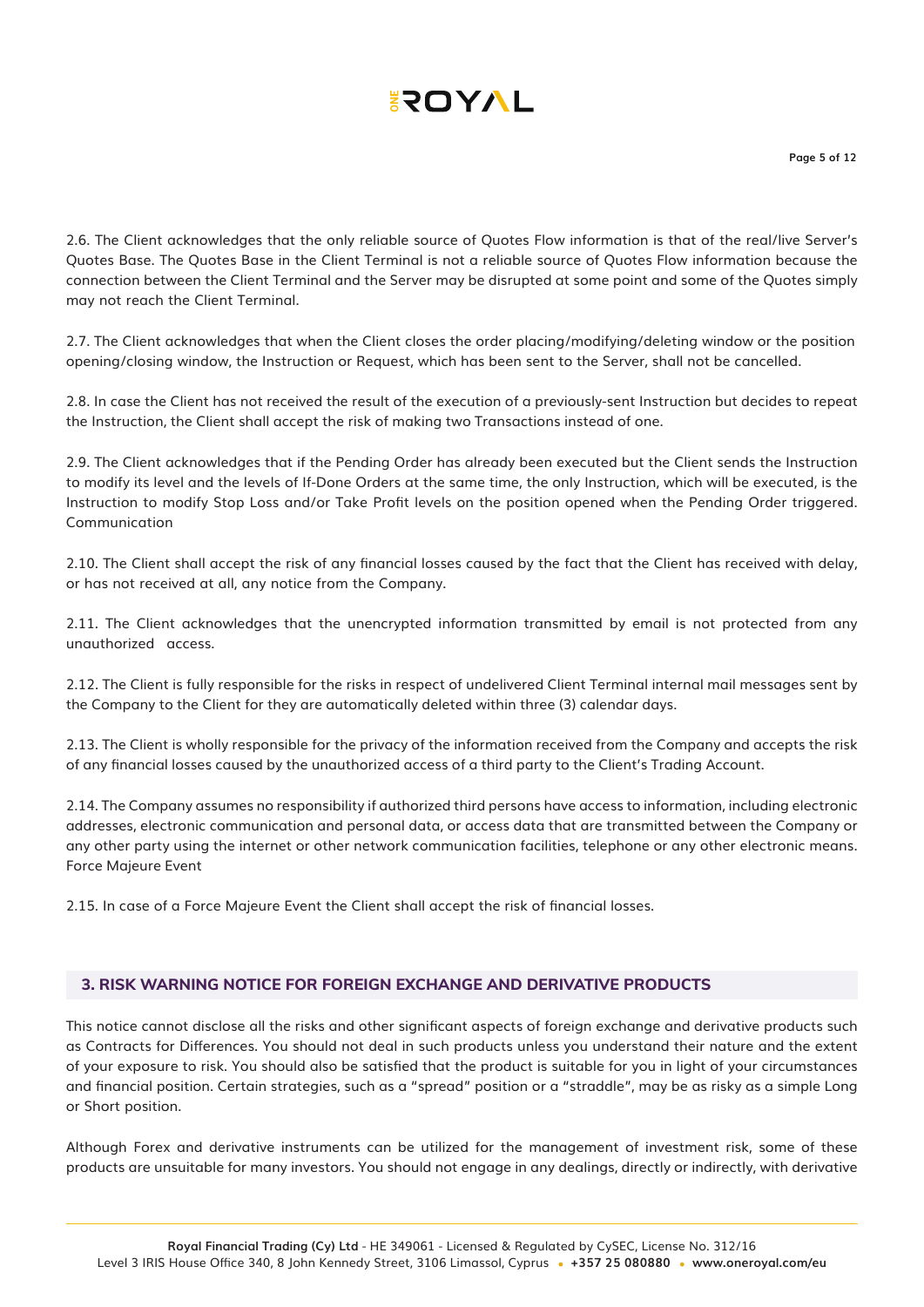# EROYAL

products unless you know and understand the risks involved in them and that you may lose your money entirely or incur further damages. Different instruments involve different levels of exposure to risk; while deciding whether to trade with such instruments, you should be aware of the following points:

# **3.1. Effect of leverage**

The effect of leverage makes investing in CFDs riskier than investing directly in the underlying asset. This is a result of the margining system applicable to CFDs, which generally involves a small deposit relative to the size of the transaction, so that a relatively small price movement in the underlying asset can have a disproportional impact on a Client's trade. A small price movement in the Client's favor can provide a high return on the deposit, however, a small price movement against the Client may quickly result in significant losses.

Under Margin Trading conditions, even small market movements shall have great impact on the Client's Trading Account. It is important to note that all accounts trade under the effect of Leverage. The Client must be aware of the fact that if the market moves against the Client, the Client may sustain a total loss of the deposited funds. The Client is responsible for all the risks, financial resources the Client uses and for the chosen trading strategy.

It is highly recommended that the Client maintains a Margin Level (percentage Equity to Necessary Margin ratio which is calculated as Equity / Necessary Margin \* 50%) no lower than 1,000%. It is also recommended to place Stop Loss Orders, to limit potential losses, and Take Profit Orders, to collect profits, when it is not possible for the Client to manage the Client's Open Positions.

The Client shall be responsible for all financial losses caused by the opening of a position using temporary excess Free Margin on the Trading Account gained as a result of a profitable position (cancelled by the Company afterwards) opened at an Error Quote (Spike) or at a Quote received as a result of a Manifest Error.

# **3.2. High volatile instruments**

Some Instruments trade within wide intraday ranges with volatile price movements. Therefore, the Client must carefully consider that there is a high risk of losses as well as profits. The price of Derivative financial instruments is derived from the price of the underlying asset, of which the instruments refer to (for example: currency, stock, metals, indices etc.). Derivative financial instruments and related markets can be highly volatile. The prices of instruments and the underlying asset may fluctuate rapidly and within wide ranges and may reflect unforeseeable events or changes in conditions, none of which can be controlled by the Client or the Company. Under certain market conditions, it may be impossible for a Client's order to be executed at a declared price, leading to losses. The prices of instruments and the underlying asset will be influenced by, among other things, changing supply and demand relationships, governmental, agricultural, commercial and trade programs and policies, national and international political and economic events and the prevailing psychological characteristics of the relevant market. Therefore, Stop Loss Orders cannot guarantee the limit of loss.

The Client acknowledges and accepts that, regardless of any information which may be offered by the Company, the value of Instruments may fluctuate downwards or upwards and it is even probable that the investment may become of no value. This is owed to the margining system applicable to such trades, which generally involves a comparatively modest deposit or margin in terms of the overall contract value, so that a relatively-small movement i the underlying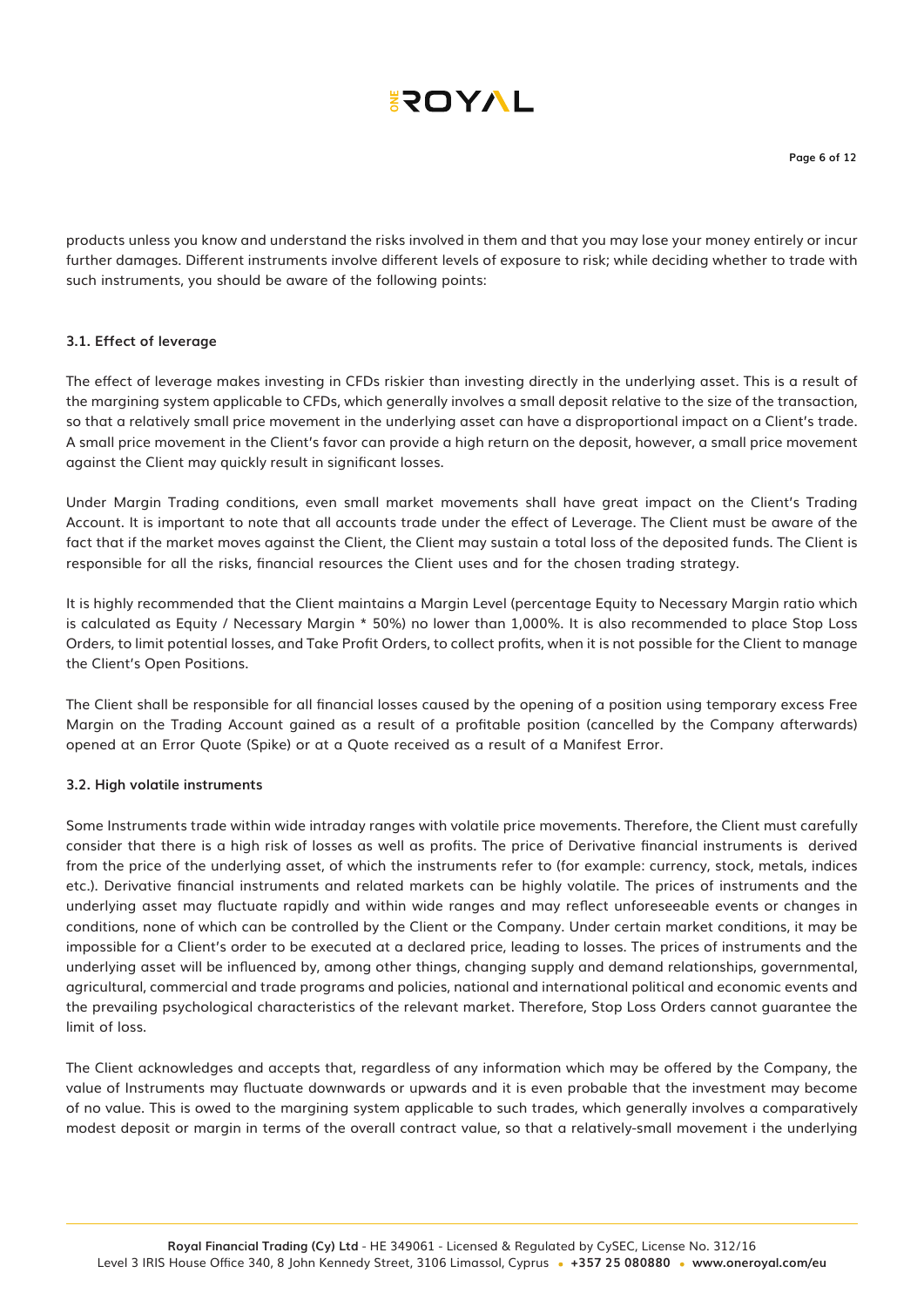

market can have a disproportionately-dramatic effect on the Client's trade. If the underlying market movement is in the Client's favor, the Client may achieve a good profit, but an equally-small adverse market movement can not only result in the loss of the Clients' entire deposit quickly but may also expose the Client to a large additional loss.

# **3.3. Liquidity**

Some of the underlying assets may not become immediately liquid as a result of reduced demand for the underlying asset and the Client may not be able to obtain the information on the value of such underlying assets or the extent of the associated risks.

# **3.4. Contracts for Differences**

The CFDs available for trading with the Company are non-deliverable spot transactions that give an opportunity to make profit on changes in the price of the underlying asset, such as currencies, commodities, stock market indices or shares. If the underlying asset's movement is in the Client's favor, the Client may achieve a good profit, but an equallysmall adverse market movement can not only result in the loss of the Clients' entire deposit quickly but also expose the Client to any additional commission and other expenses incurred. So, the Client must not enter into CFDs unless he is willing to undertake the risks of losing all the money he has invested and any additional commissions and other expenses incurred.

Transactions in Contracts for Differences may also have a contingent liability and you should be aware of its implications, as set out below.

# **3.5. Off-exchange transactions in derivatives**

CFDs, Forex and Precious Metals are off-exchange transactions. While some off-exchange markets are highly liquid, transactions in off-exchange or non-transferable derivatives may involve greater risk than investing in on-exchange derivatives because there is no exchange market on which to close out an Open Position. It may be impossible to liquidate an existing position, assess the value of the position arising from an off-exchange transaction or assess the exposure to risk. Bid prices and Ask prices need not be quoted, and, even where they are, they will be established by dealers in these instruments; consequently, it may be difficult to establish what is a fair price. In regard to transactions in CFDs, Forex and Precious Metals with the Company, the Company is using a Trading Platform for transactions in CFDs, which does not fall into the category of a recognized exchange due to the fact that it is not a Multilateral Trading Facility, thus depriving it of the same protection as such.

# **3.6. Foreign markets**

Foreign markets will involve different risks from the Cyprus markets. In some cases, the risks will be greater. On request, the Company must provide an explanation of the relevant risks and protections (if any) which will operate in any foreign markets, including the extent to which it will accept liability for any default of a foreign firm through whom it deals. The potential for profit or loss from transactions on foreign markets or in foreign-denominated contracts will be affected by fluctuations in foreign exchange rates.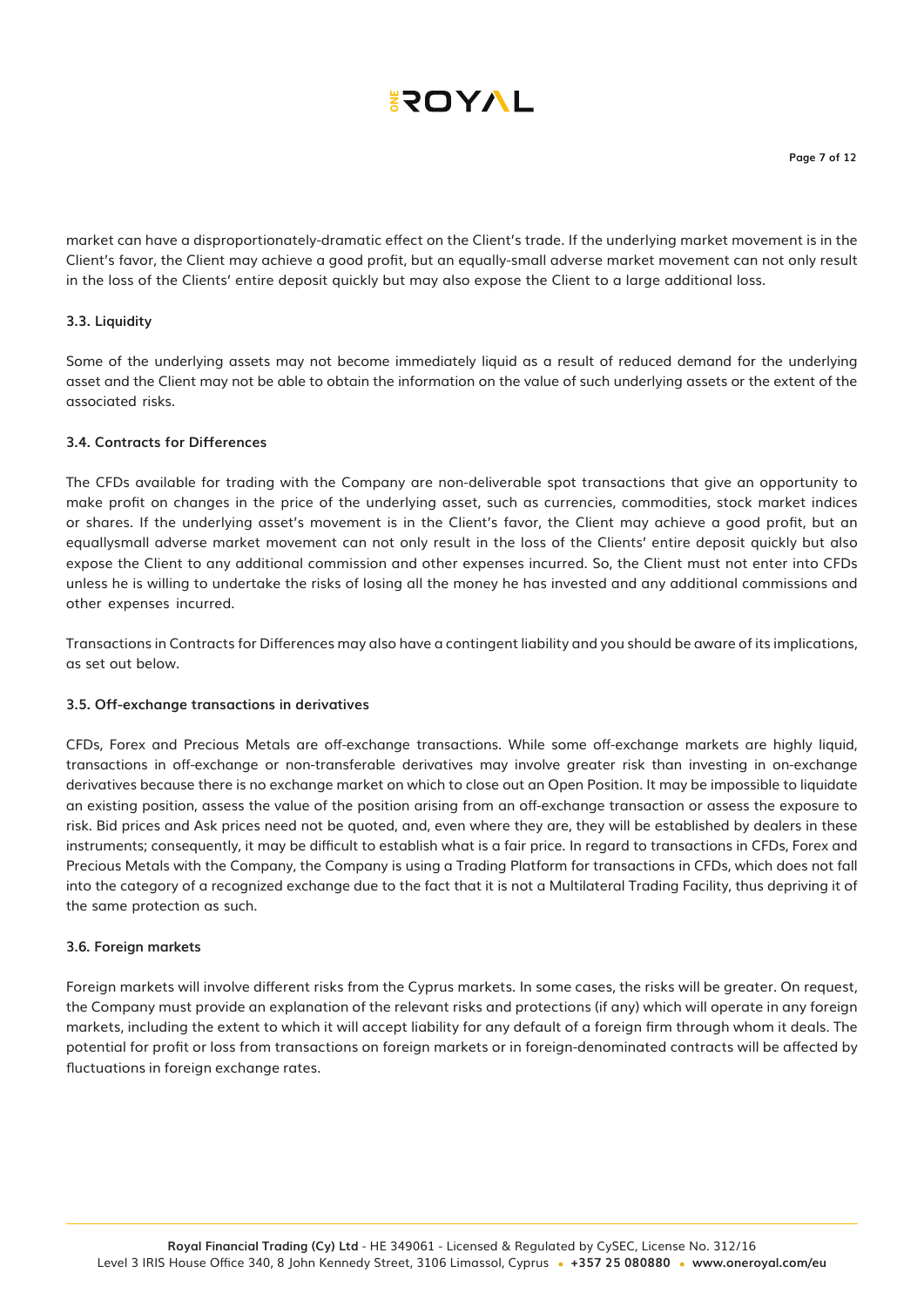

#### **3.7. Contingent liability investment transactions**

Contingent liability investment transactions, which are margined, require you to make a series of payments against the purchase price instead of paying the whole purchase price immediately. The Margin requirement will depend on the underlying asset of the instrument. Margin requirements can be fixed or calculated from the current price of the underlying asset.

If you trade in Contracts for Differences, you may sustain a total loss of the funds you have deposited to open and maintain a position. If the market moves against you, you may be called upon to pay substantial additional funds at short notice to maintain the position. If you fail to do so within the time required, your position may be liquidated at a loss and you will be responsible for the resulting deficit. It is noted that the Company will not have a duty to notify the Client for any Margin Call to sustain a loss-making position.

Even if a transaction is not margined, it may still carry an obligation to make further payments in certain circumstances over and above any amount paid when you entered the contract.

Contingent liability investment transactions, which are not traded on or under the rules of a recognized or designated investment exchange, may expose you to substantially greater risks.

#### **3.8. Collateral**

If you deposit collateral as security with the Company, the way in which it will be treated will vary according to the type of transaction and where it is traded. There could be significant differences in the treatment of your collateral whether you are trading in a recognized or designated investment exchange, with the applied rules of that exchange (and the associated clearing house), or trading off-exchange. Deposited collateral may lose its identity as your property once dealings on your behalf are undertaken. Even if your dealings should ultimately prove profitable, you may not get back the same assets, which you deposited, and may have to accept payment in cash. You should ascertain from your firm how your collateral will be dealt with.

#### **3.9. Commissions and taxes**

Before you begin to trade, you should make yourself aware of all the commissions and other charges of which you will be liable. If any charges are not expressed in monetary terms (but, for example, as a percentage of contract value), you should understand what such charges are likely to amount to.

There is a risk that the Client's trades in any Financial Instruments, including derivative instruments, may be or become subject to tax and/or any other duty; for example, because of changes in legislation or his personal circumstances. The Company does not warrant that no tax and/or any other stamp duty will be payable. The Client is responsible for any taxes and/or any other duty which may accrue in respect of his trades.

#### **3.10. Suspensions of trading**

Under certain trading conditions, it may be difficult or impossible to liquidate a position. This may occur, for example, at times of rapid price movement or if the price rises or falls in one trading session to such an extent that, under the rules of the relevant exchange, trading is suspended or restricted. Placing a Stop Loss Order will not necessarily limit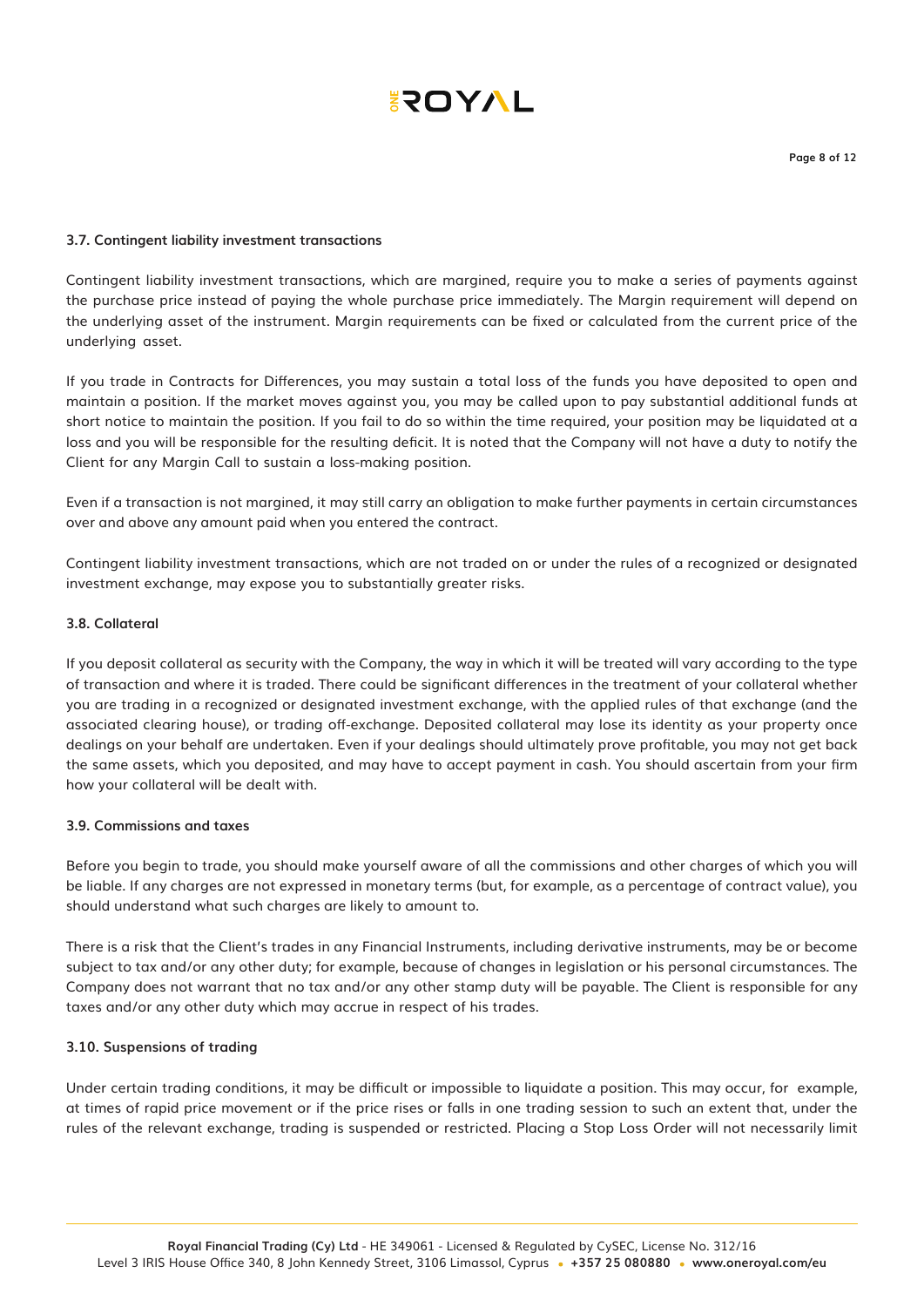

your losses to the intended amounts because market conditions may make it impossible to execute such an Order at the stipulated price. In addition, under certain market conditions, the execution of a Stop Loss Order may be worse than its stipulated price and the realized losses can be larger than expected.

#### **3.11. Insolvency**

The Company's insolvency, or default, may lead to positions being liquidated or closed out without your consent. In certain circumstances, you may not get back the actual assets you have lodged as collateral and you may have to accept any available payments in cash.

Segregated Funds will be subject to the protections conferred by Applicable Regulations.

Non-Segregated Funds will not be subject to the protections conferred by Applicable Regulations. Non-Segregated Funds will not be segregated from the Company's funds and will be used in the course of the Company's business; in the event of the Company's insolvency, you will be ranked as a general creditor.

#### **3.12 Gapping**

Gapping is a risk that arises as a result of market volatility. Gapping occurs when the prices of CFDs suddenly shift from one level to another, without passing through the level in between. There may not always be an opportunity for the Client to place an order between the two price levels.

#### **3.13 Stop Loss Orders cannot always protect you from losses.**

The Company offers you the opportunity to choose Stop Loss Orders to limit the potential losses you can incur from an open position. This option automatically closes your position when it reaches a certain price limit. There are some circumstances in which a 'stop loss' limit is ineffective, e.g., where there are rapid price movements or market closure.

# **3.14 Risk of Margin Call and Liquidation (close-out)**

To keep CFD positions open, the Client needs to have enough funds in his account to cover his margin obligations. When the Client's margin obligations are no longer covered, the Client must immediately deposit additional cleared funds or close positions so that the funds in his account cover the margin. Margin shortages can arise quickly as market values change. Unless the Client has sufficient funds in his account to cover these situations, there is a risk of having to close positions when the Client may prefer not to. The value of the Client's account must always remain above the liquidation, or close out, level. If it falls below this level, the Client's CFD trades are at risk of being liquidated. To prevent liquidation of the Client's CFD positions, the Client must make sure he has deposited enough funds to keep his account value above the liquidation level. If the Client's trade does not go as he expects, the Client may be required to deposit additional funds in order to hold his position.

# **3.15 Risk of loss of invested funds.**

It is possible for adverse market movements to result in the loss of your account balance in full or even more. In case you lose more that your current account balance, we will bear the negative consequences of such adverse events and your losses will be limited to your then current account balance.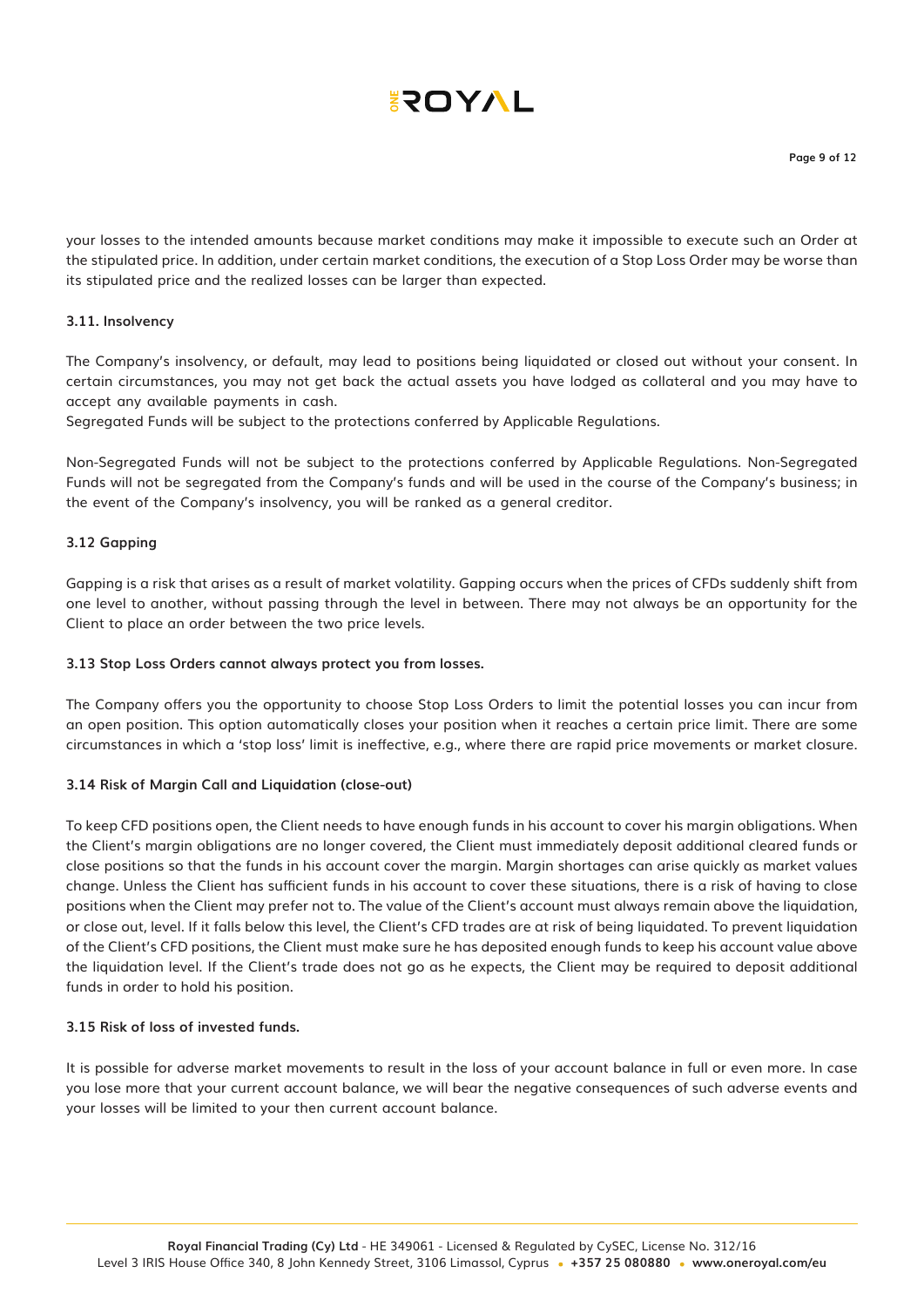# **EROYAL**

**Page 10 of 12**

### **3.16 Past performance**

Past performance of any investment is not necessarily a guide to future performance.

#### **3.17 Operational risk**

Is the risk of business operations failing due to human error. Operational risk will change from industry to industry and is an important consideration to make when looking at potential investment decisions. Industries with lower human interaction are likely to have lower operational risk

#### **3.18 Country risk**

Is the risk that an investment's returns could suffer as a result of political changes or instability in a country. Instability affecting investment returns could stem from a change in government, legislative bodies, other foreign policy makers, or military control.

#### **3.19 Interest rate risk**

Is the risk that an investment's value may change due to a change in the absolute level of interest rates, in the spread between two rates, in the shape of the yield curve, or in any other interest rate relationship.

#### **3.20 Legal and Regulatory Risk**

A change in laws or regulations made by the government or a regulatory body may increase the costs of operating a business, reduce the attractiveness of an investment and/or change the competitive landscape and by such materially alter the overall profit potential of your investment. This risk is unpredictable and may vary depending on the market for the underlying asset of a given CFD.

# **4. RISK WARNING NOTICE FOR CFDs ON CRYPTOCURRENCIES**

The CFDs on Cryptocurrency services are not suitable for all investors. The CFDs on Cryptocurrency services are highly complex and as such Customers must always make sure that are fully aware and understand the specific characteristics and risks regarding the said CFDs on Cryptocurrency services and have extensive knowledge and/or expertise of the CFDs on Cryptocurrency services and of the underlying assets of the financial instruments offered by the CFDs on Cryptocurrency services.

Trading on financial instruments offered by the CFDs on Cryptocurrency services carries a high risk of losing all your invested capital in your trading account and/or in a specific trade. Trading prices of the financial instruments and underlying assets offered by the CFDs on Cryptocurrency services carry high volatility and thereby can widely fluctuate or become temporarily or permanently unavailable, therefore clients should trade carefully and only with funds that they can afford to lose.

The nature of Cryptocurrencies may lead to an increased risk of fraud or cyber-attack and may mean that technological difficulties experienced by the Company may prevent the access to or use of the CFDs on Cryptocurrency services.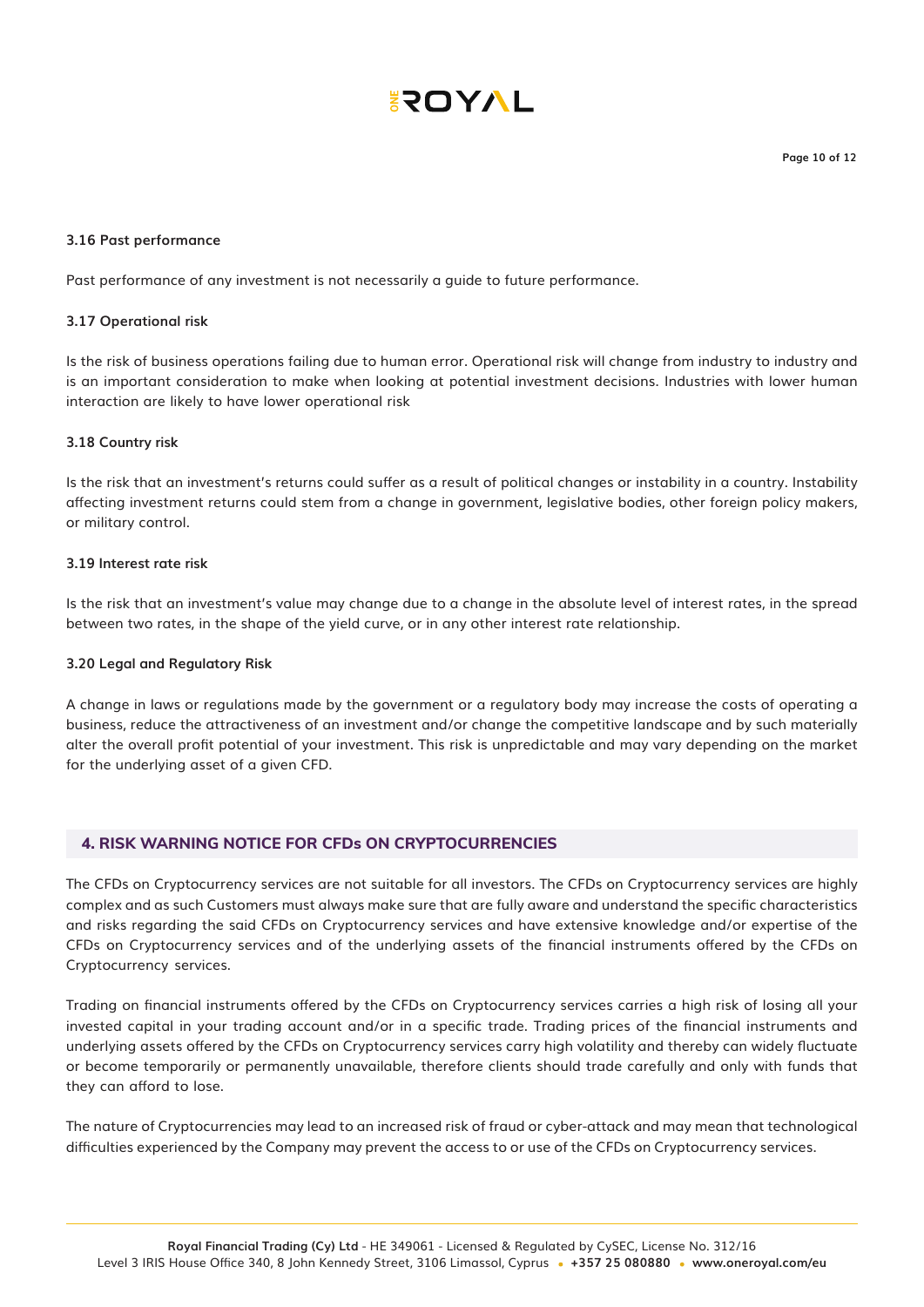

The financial instruments offered by the CFDs on Cryptocurrency services have specific distinct risks from financial instruments offered by the Company with underlying assets, currencies or commodities. Unlike most currencies, which are backed by governments or other legal entities, or by commodities such as gold or silver, Cryptocurrencies are backed by technology and trust. There is no central bank that can take corrective measure to protect the value of Cryptocurrencies in a crisis or issue more currency. CFDs on virtual currencies are complex and high-risk products and as such, you could lose your entire invested capital.

CFDs on virtual currencies can widely fluctuate and may result in significant loss over a short period of time. You should not trade in CFDs on virtual currencies in case you do not have the necessary knowledge and expertise in these products or if you cannot bear the loss of the entire invested amount.

By accepting this Risk Disclosure Statement, you acknowledge and confirm that you understand the characteristics of CFDs on Virtual currencies, as presented in the Key Investor Information Document as well as the aforesaid described risks related with CFDs on Virtual currencies.

# **5. RISKS BEYOND THE CONTROL OF THE COMPANY**

The Client and not the Company, is completely liable for the following risks the listing of which is not exceptive:

- (a) Lack of knowledge of the trading terminal settings;
- (b) Technical faults in the Client's software;
- (c) Disclosure of the registration credentials to the third parties at the opening of the real account;
- (d) Unauthorized access by the third party to the personal email account of the Client;

(e) Reading with the delay of the information sent the Client's email address; f. Any other force-majeure circumstances on the part of the Client

# **6. THIRD-PARTY RISK**

6.1. The Company may pass money received from the Client to a third party (e.g. a bank, a market, intermediate broker, OTC counterparty or clearing house) to hold or control in order to affect a Transaction through or with that person or to satisfy the Client's obligation to provide collateral (e.g. initial margin requirement) in respect of a Transaction. The Company has no responsibility for any acts or omissions of any third party to whom it will pass money received from the Client.

6.2. The third party, to whom the Company will pass money, may hold it in an omnibus account and it may not be possible to separate it from the Client's money or the third party's money. In the event of the insolvency or any other analogous proceedings in relation to that third party, the Company may only have an unsecured claim against the third party on behalf of the Client, and the Client will be exposed to the risk that the money received by the Company from the third party is insufficient to satisfy the claims of the Client with claims in respect of the relevant account. The Company does not accept any liability or responsibility for any resulting losses.

6.3. The Company may hold Client money on the Client's behalf outside the EEA. The legal and regulatory regime